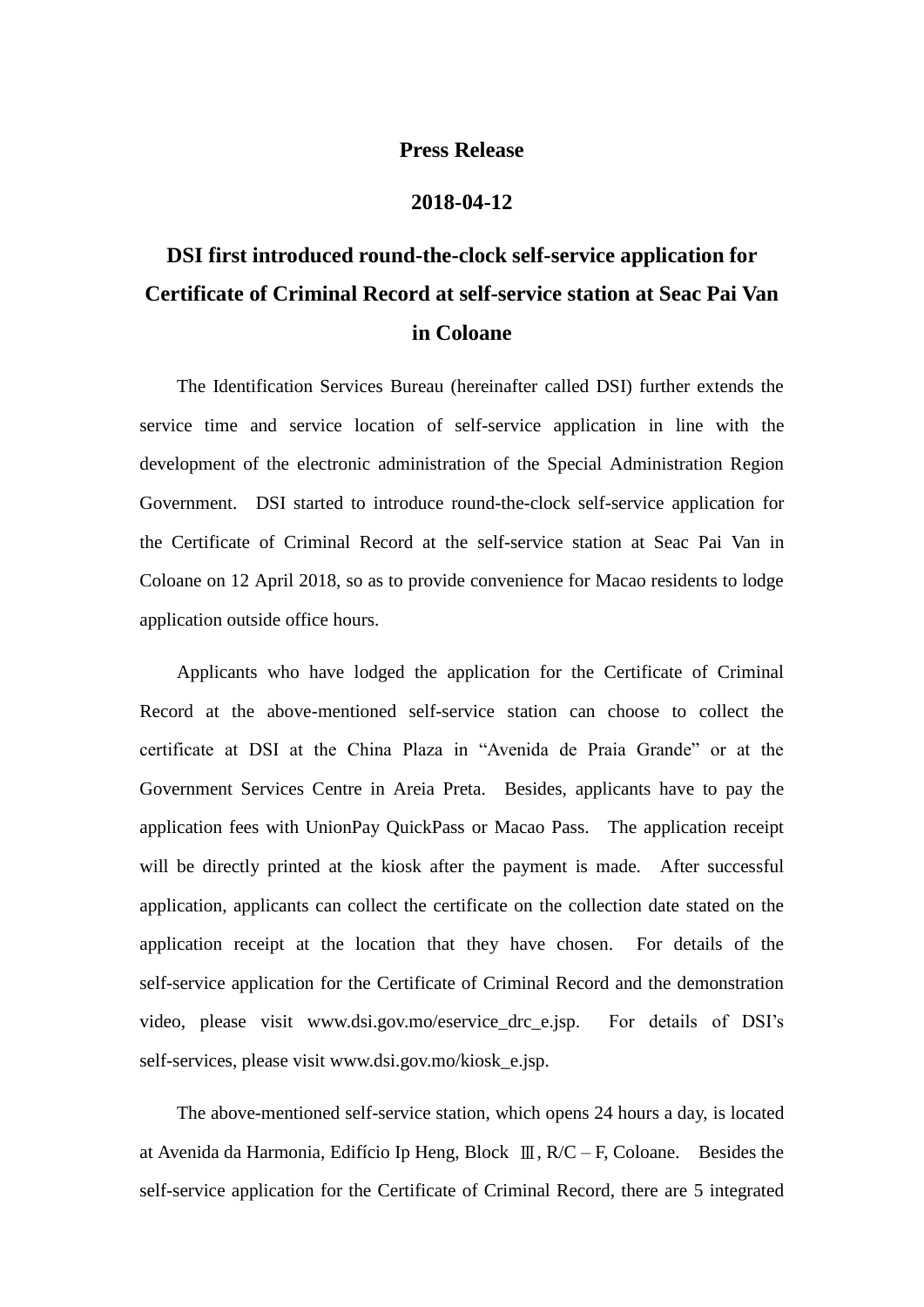self-service kiosks providing 26 kinds of services involving 10 government departments and 1 "City Guide" information kiosk in the station for public use.

DSI will continue to study to extend the service time and service location of more self-service application, so as to provide citizens with more convenient services.



**DSI first introduced round-the-clock self-service application for the Certificate of Criminal Record**